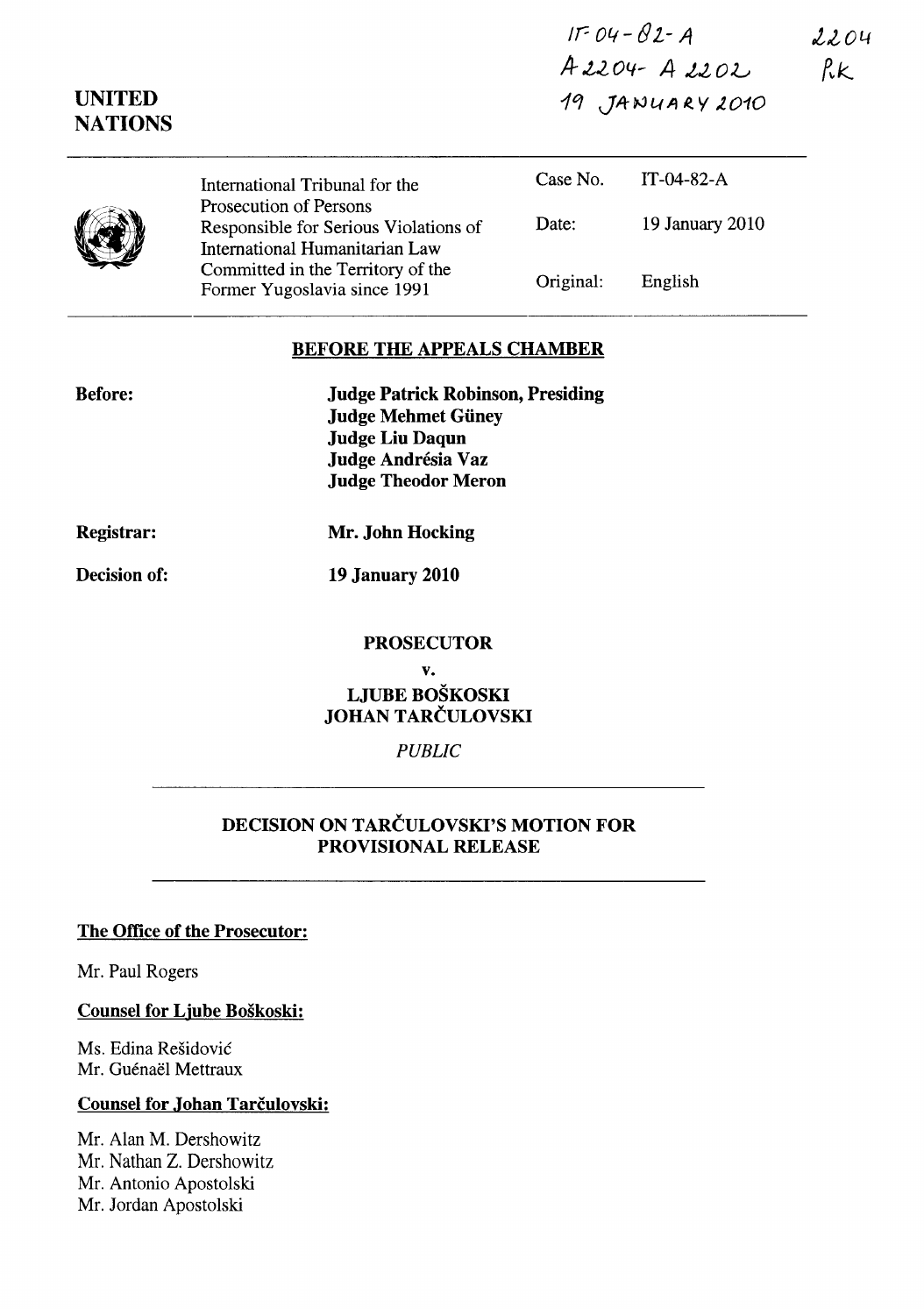**THE APPEALS CHAMBER** of the International Tribunal for the Prosecution of Persons Responsible for Serious Violations of International Humanitarian Law Committed in the Territory of the former Yugoslavia since 1991 ("Appeals Chamber" and "Tribunal", respectively);

**BEING SEIZED OF** the "Tarčulovski Motion for Provisional Release to Meet his Legal Obligations with Annexes l and 2", filed on 17 December 2009 ("Motion") by Johan Tarčulovski ("Tarčulovski"), in which Tarčulovski requests the Appeals Chamber to grant him provisional release to the Former Yugoslav Republic of Macedonia ("FYROM") for the period from 25 December 2009 to 2 January 2010,<sup>1</sup> to enable him to meet his legal obligations to obtain his new FYROM ID card and passport;<sup>2</sup>

**NOTING** the "Prosecution Response Opposing Tarčulovski's Motion for Provisional Release with Annex", filed on 21 December 2009 ("Response"), in which the Office of the Prosecutor ("Prosecution") requests the Appeals Chamber to disrniss the Motion because it fails to meet the conditions set out in Rule  $65(I)$  of the Rules of Procedure and Evidence;<sup>3</sup>

**NOTING** the "Decision on Tarčulovski's Motion for Provisional Release of 17 December 2009" by the Duty Judge, in which the Duty Judge considered *inter alia* "that Tarčulovski has not shown any circumstance which would create a degree of urgency that would require the exercise of my power as a Duty Judge to decide upon the merits of the Motion" and, as a result, declined to deal with the Motion; $<sup>4</sup>$ </sup>

**NOTING** that the Motion has become moot as the requested time period for the provisional release has expired;

**NOTING FURTHER** that Tarčulovski neither produces any evidence for the need for nine days on provisional release, nor any evidence to substantiate his request for provisional release for the specific period from 25 December 2009 to 2 January 2010, and that by his own admission his ID card will be in force until 27 February 2010;

**NOTING** that while the Letter from the Ministry of Interior reads that requests for new ID cards have to be submitted in person in the administrative offices in the Ministry of Interior, it does

<sup>&</sup>lt;sup>1</sup> Motion, para. 16.

<sup>&</sup>lt;sup>2</sup> Motion, para. 6.

<sup>&</sup>lt;sup>3</sup> Response, paras 1-6. On 24 December 2009, the Prosecution filed the "Supplement to Prosecution Response Opposing Tarčulovski's Motion for Provisional Release with Annex".

<sup>4</sup>Decision on Tarčulovski's Motion for Provisional Release of 17 December 2009,23 December 2009, p. 3.